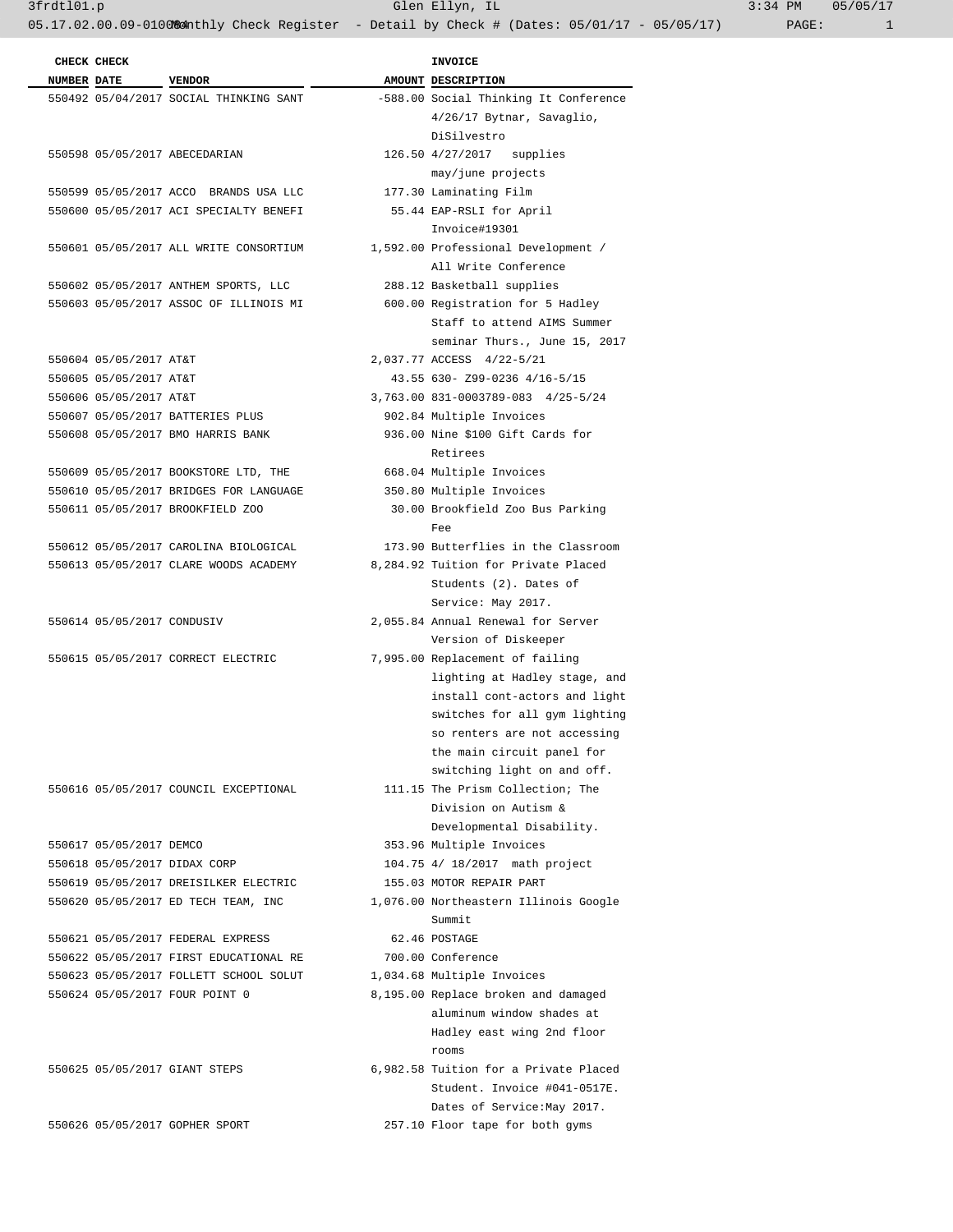3frdtl01.p Glen Ellyn, IL 3:34 PM 05/05/17

|  | CHECK CHECK                 |                                        | <b>INVOICE</b>                      |
|--|-----------------------------|----------------------------------------|-------------------------------------|
|  | NUMBER DATE VENDOR          |                                        | AMOUNT DESCRIPTION                  |
|  |                             | 550627 05/05/2017 GRAYBAR ELECTRIC CO  | 147.36 SWITCHES                     |
|  |                             | 550628 05/05/2017 GREAT MINDS          | 600.00 Eureka Math Foundation       |
|  |                             |                                        | Training July 11-12, 2017           |
|  |                             |                                        | Adam Andres                         |
|  |                             | 550629 05/05/2017 H-O-H CHEMICALS INC  | 965.72 WATER TREATMENTSUPPLIES      |
|  |                             | 550630 05/05/2017 HARNACK, MANDY BAJEK | 595.00 Piano Accompanist for Spring |
|  |                             |                                        | Orchestra Concert and               |
|  |                             |                                        | rehearsals. Rehearsals:             |
|  |                             |                                        | \$60/hour April 10 - 3 hours        |
|  |                             |                                        | PM April 17 - 3 hours PM            |
|  |                             |                                        | April 17 - 1 hour AM 7 hours        |
|  |                             |                                        | = \$420 Orchestra Concert:          |
|  |                             |                                        | April 19 - \$175 Total:             |
|  |                             |                                        | \$595.00                            |
|  |                             | 550631 05/05/2017 HAWTHORN ASSOC OF LA | 1,571.21 PROF SERVICES              |
|  |                             | 550632 05/05/2017 HOLLYWOOD BLVD CINEM | 9,120.00 6th & 7th grade Field trip |
|  |                             |                                        | Admission                           |
|  |                             | 550633 05/05/2017 HOUSE OF GRAPHICS    | 2,097.85 Invoice#1703029 - Facility |
|  |                             |                                        | Community Postcard                  |
|  |                             | 550634 05/05/2017 ILLINOIS ASSN OF SCH | 462.00 State Mandated New Board     |
|  |                             |                                        | Member Workshop- Loebach &          |
|  |                             |                                        | Board member periodicals            |
|  |                             |                                        | Invoice # 156237                    |
|  |                             | 550635 05/05/2017 ILLINOIS OFF- STATE  | 70.00 FG BOILER CERTIFICATION       |
|  |                             | 550636 05/05/2017 INNOVENTION SYSTEM L | 925.00 Translating                  |
|  |                             | 550637 05/05/2017 INTERNATIONAL PLASTI | 86.52 4/27/2017 may/june projects   |
|  |                             | 550638 05/05/2017 JW PEPPER & SONS INC | 215.05 Multiple Invoices            |
|  |                             | 550639 05/05/2017 KAGAN PUBLISHING     | 185.00 Kagan products for Lit       |
|  |                             |                                        | teachers                            |
|  |                             | 550640 05/05/2017 KUNKEL, GIA          | 22.68 Reimbursement for math        |
|  |                             |                                        | posters                             |
|  |                             | 550641 05/05/2017 MACGILL & CO, WM V   | 150.78 health office order          |
|  |                             | 550642 05/05/2017 MAIL N STUFF         | 243.94 Multiple Invoices            |
|  |                             | 550643 05/05/2017 MCAPLINE, CAROLINE   | 14.00 Purchased a Hadley yearbook   |
|  |                             |                                        | in error for her 5th grader.        |
|  |                             | 550644 05/05/2017 MEDICALESHOP INC     | 850.00 Bailey Multi-use Adolescent  |
|  |                             |                                        | Classroom Chair. Item #1701.        |
|  |                             |                                        | Color- Blue Ridge/ Soft             |
|  |                             |                                        | Vinyl.                              |
|  |                             | 550645 05/05/2017 MIDAMERICAN ENERGY   | 27,983.04 Multiple Invoices         |
|  |                             | 550646 05/05/2017 MIDWEST SOLAR CONTRO | 1,435.00 3M WINDOW FILM APPLICATION |
|  |                             | 550647 05/05/2017 MULTI-HEALTH SYSTEMS | 1,519.62 Software Scoring Programs  |
|  | 550648 05/05/2017 NASCO     |                                        | 33.41 Props for dental health unit  |
|  |                             | 550649 05/05/2017 NCS PEARSON          | 521.52 Teacher & Parent Rating      |
|  |                             |                                        | Scales for Social Work.             |
|  |                             | 550650 05/05/2017 OFFICE DEPOT         | 2,647.69 Multiple Invoices          |
|  | 550651 05/05/2017 ORKIN LLC |                                        | 1,243.70 Multiple Invoices          |
|  | 550652 05/05/2017 OVERDRIVE |                                        | 652.60 Multiple Invoices            |
|  |                             | 550653 05/05/2017 PALOS SPORTS INC     | 760.44 Multiple Invoices            |
|  |                             | 550654 05/05/2017 PANEL WINDOW CO INC  | 450.00 Replaced 7 glass block       |
|  |                             |                                        | windows at Hadley as part of        |
|  |                             |                                        | the HLS                             |
|  | 550656 05/05/2017 PCM       |                                        | 35,597.50 Multiple Invoices         |
|  |                             | 550657 05/05/2017 PIONEER VALLEY BOOKS | 37.40 Books for Title I             |
|  |                             | 550658 05/05/2017 QUINLAN & FABISH MUS | 640.94 Multiple Invoices            |
|  |                             |                                        |                                     |

550659 05/05/2017 RAMIREZ, FERNEY 210.00 Books for Parent Book Club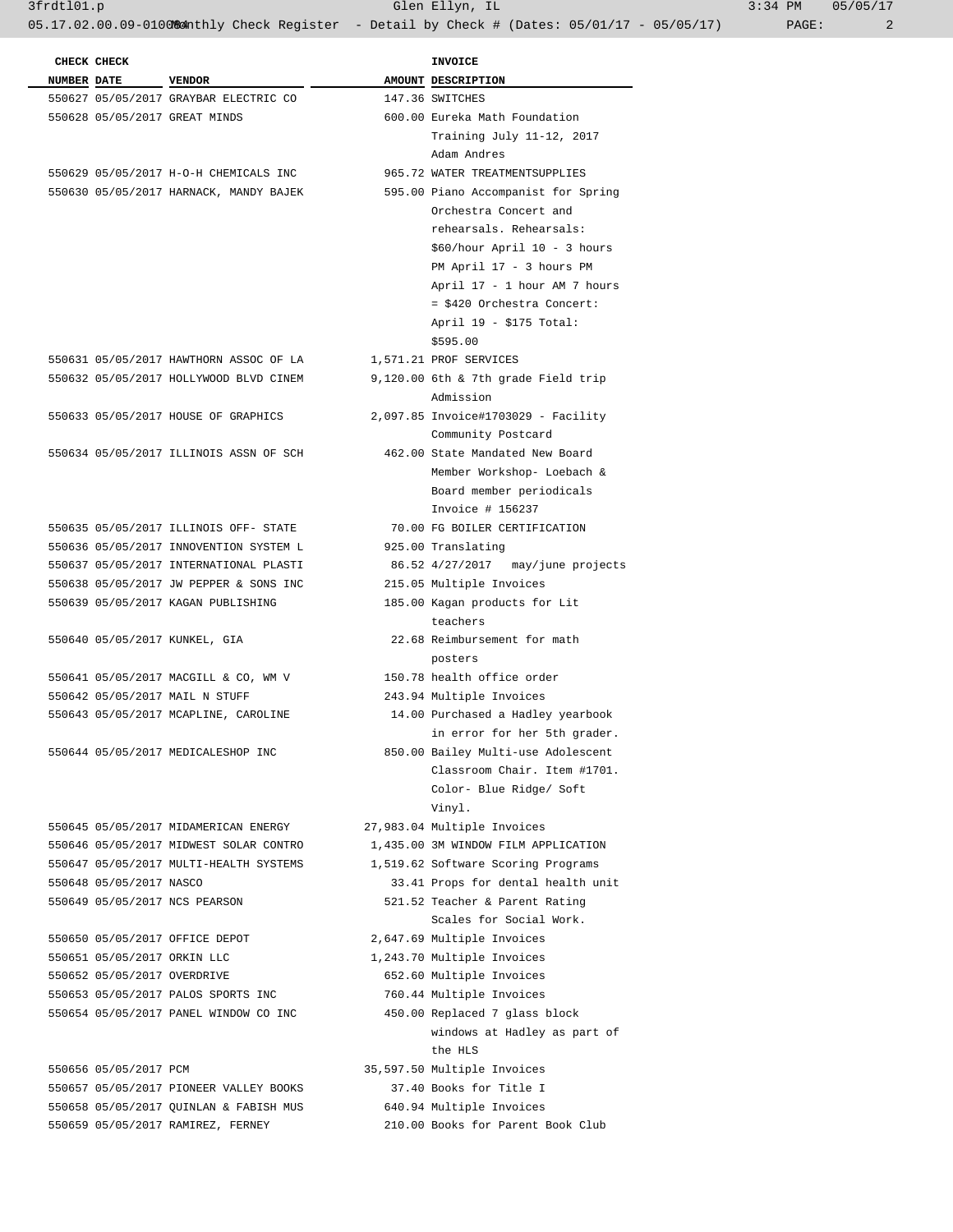3frdtl01.p Glen Ellyn, IL 3:34 PM 05/05/17 05.17.02.00.09-010084 hthly Check Register - Detail by Check # (Dates: 05/01/17 - 05/05/17) PAGE: 3

| CHECK CHECK                  |                                           |            | <b>INVOICE</b>                       |
|------------------------------|-------------------------------------------|------------|--------------------------------------|
| <b>NUMBER DATE</b>           | <b>VENDOR</b>                             |            | AMOUNT DESCRIPTION                   |
|                              | 550660 05/05/2017 READYREFRESH BY NEST    |            | 158.97 HD BOTTLED WATER APRIL        |
|                              | 550661 05/05/2017 REALLY GOOD STUFF IN    |            | 32.64 Supplies for Title I           |
|                              |                                           |            | Kindergarten                         |
|                              | 550662 05/05/2017 RIBBONS GALORE          |            | 456.98 Award ribbons                 |
| 550663 05/05/2017 ROSCOE CO  |                                           |            | 357.14 Multiple Invoices             |
|                              | 550664 05/05/2017 SCHOOL LIBRARY JOURN    |            | 101.99 Renew School Library Journal  |
|                              |                                           |            | subscription - I use this            |
|                              |                                           |            | magazine as a quide for what         |
|                              |                                           |            | is happening in school               |
|                              |                                           |            | libraries across the country         |
|                              |                                           |            | as well as a purchasing tool         |
|                              |                                           |            | for our collection. This is          |
|                              |                                           |            | a very important resource!           |
|                              | 550665 05/05/2017 SCHOOL SPECIALTY        |            | 1,654.43 Multiple Invoices           |
| 550666 05/05/2017 SHRED-IT   |                                           |            | 975.20 DISPOSAL                      |
|                              | 550667 05/05/2017 TANGIBLE PLAY           |            | 1,785.00 Student Learning Supplies   |
|                              | 550668 05/05/2017 THE CONSERVATION FOU    |            | 528.00 Second Grade Field Trip       |
|                              | 550669 05/05/2017 THE SEWING ROOM         |            | 478.00 Sewing Machine Service & Foot |
|                              |                                           |            | Controls                             |
| 550670 05/05/2017 TPRS BOOKS |                                           |            | 1,500.00 Books for FLES              |
|                              | 550671 05/05/2017 UNITED RADIO COMMUNI    |            | 5,793.77 Multiple Invoices           |
|                              | 550672 05/05/2017 US GAMES INC            |            | 643.11 Cards and game components for |
|                              |                                           |            | nutrition unit and Fitness           |
|                              |                                           |            | Gram testing.                        |
|                              | 550673 05/05/2017 VERITIV OPERATING CO    |            | 1,020.00 Copy paper as per bid dated |
|                              |                                           |            | March 24, 2016                       |
|                              | 550674 05/05/2017 VILLAGE OF GLEN ELLY    |            | 5,231.01 Multiple Invoices           |
|                              | 550675 05/05/2017 W.J. O'NEIL CHICAGO     |            | 568.00 STEAM TRAP INVESTIGATION      |
| 550676 05/05/2017 WAGEWORKS  |                                           |            | 290.13 FSA ADM FEE APRIL             |
|                              | 550677 05/05/2017 WAREHOUSE DIRECT        |            | 6,051.76 Multiple Invoices           |
|                              | 550678 05/05/2017 WASTE MANAGEMENT WES    |            | 3,115.19 MAY DISPOSAL                |
| 550679 05/05/2017 WCEPS      |                                           |            | 28.50 Testing Materials              |
| 550681 05/05/2017 WDSRA      |                                           |            | 1,023.00 Multiple Invoices           |
|                              | 550682 05/05/2017 WECKERLE, CORINNA       |            | 17.00 Paid for lost library book -   |
|                              |                                           |            | then found and returned to           |
|                              |                                           |            | Lincoln                              |
|                              | 550683 05/05/2017 WEST MUSIC CO           |            | 764.08 Music Classroom Equipment     |
|                              | 550684 05/05/2017 WITHAM, CHERYL          |            | 669.46 REIMBURSEMENT- IASBO CONF     |
|                              | 201600475 05/04/2017 RELIANCE STANDARD LI |            | 1,555.53 VOL LTD APRIL               |
| 201600476 05/04/2017 T H I S |                                           |            | 6,294.28 THIS MAY                    |
|                              |                                           |            |                                      |
|                              | Totals for checks                         | 181,673.87 |                                      |